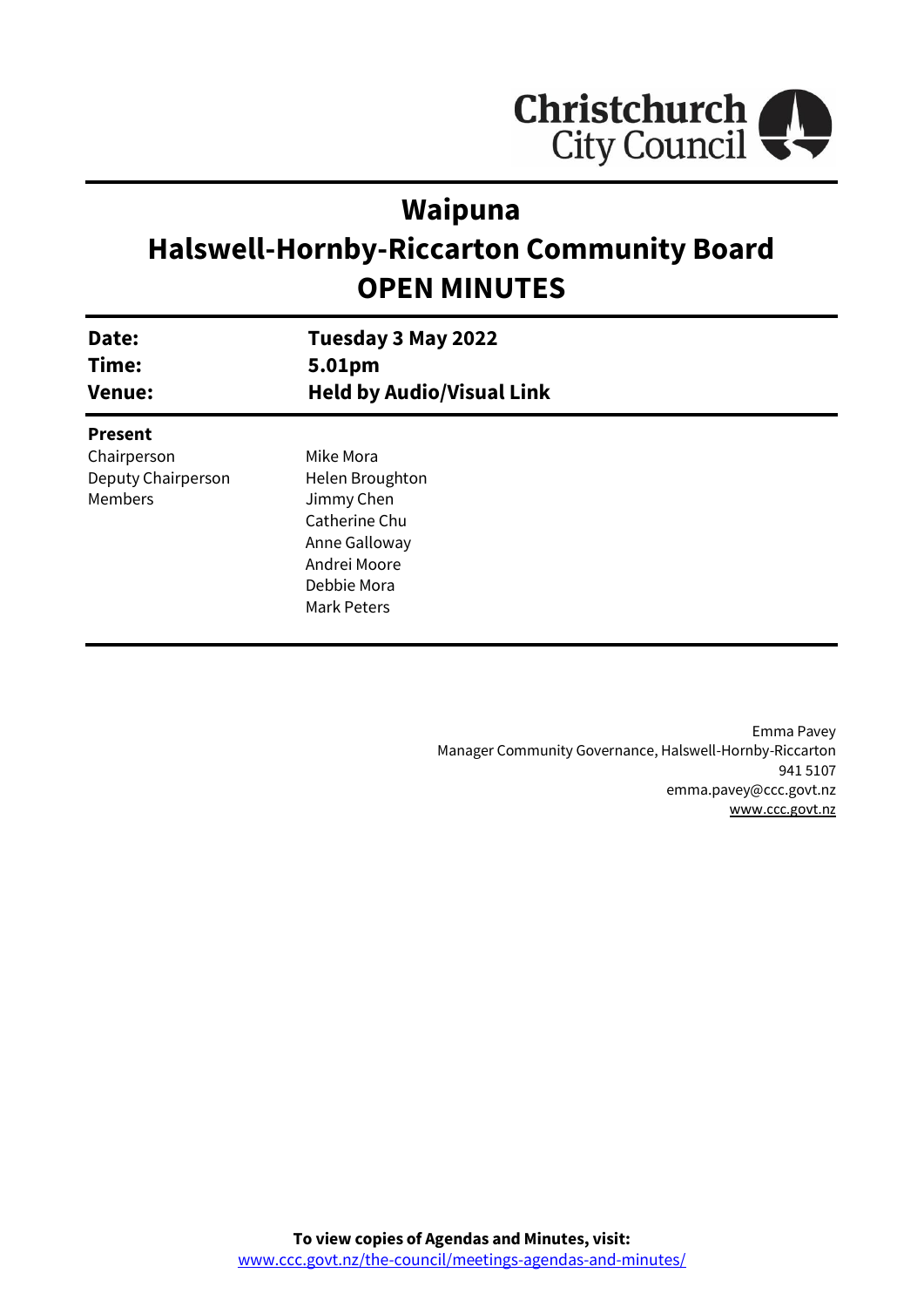

**Part A Matters Requiring a Council Decision**

**Part B Reports for Information**

## **Part C Decisions Under Delegation**

**Secretarial Note:** It is noted that this meeting was held via audio/visual link on the Zoom platform due to the country being under COVID-19 Protection Framework (the Traffic Alert System) on the date the meeting was scheduled. These minutes provide a written summary of the meeting proceedings.

The Chairperson opened the meeting and notified members that the meeting was being publicly livestreamed on YouTube and that the recording would be kept online for future viewing.

The agenda was dealt with in the following order.

## **1. Apologies / Ngā Whakapāha**

## **Part C**

The Chairperson called for apologies. An apology was received from Gamal Fouda for absence.

Mark Peters moved that the apology be accepted. The motion was seconded by Anne Galloway. Following invitation from the Chairperson there was no debate on the item, and the motion was put to the vote and was declared carried.

## **Community Board Resolved HHRB/2022/00035**

That the apology received from Gamal Fouda for absence, be accepted.

Mark Peters/Anne Galloway **Carried**

## **2. Declarations of Interest / Ngā Whakapuaki Aronga**

#### **Part B**

The Chairperson called for any declarations of interest. No declarations of interest were recorded.

## **3. Confirmation of Previous Minutes / Te Whakaāe o te hui o mua**

#### **Part C**

The Chairperson commended staff for the standard of the minutes of the previous Board meeting on 12 April 2022 and asked members to confirm that the minutes were a true and correct record of the meeting. No issues or questions concerning the accuracy of the minutes were raised. The Chairperson called for a mover and seconder to confirm the minutes.

Mark Peters moved that the minutes be confirmed. The motion was seconded by Andrei Moore.

Following invitation from the Chairperson there was no debate on the item, and the motion was put to the vote and was declared carried.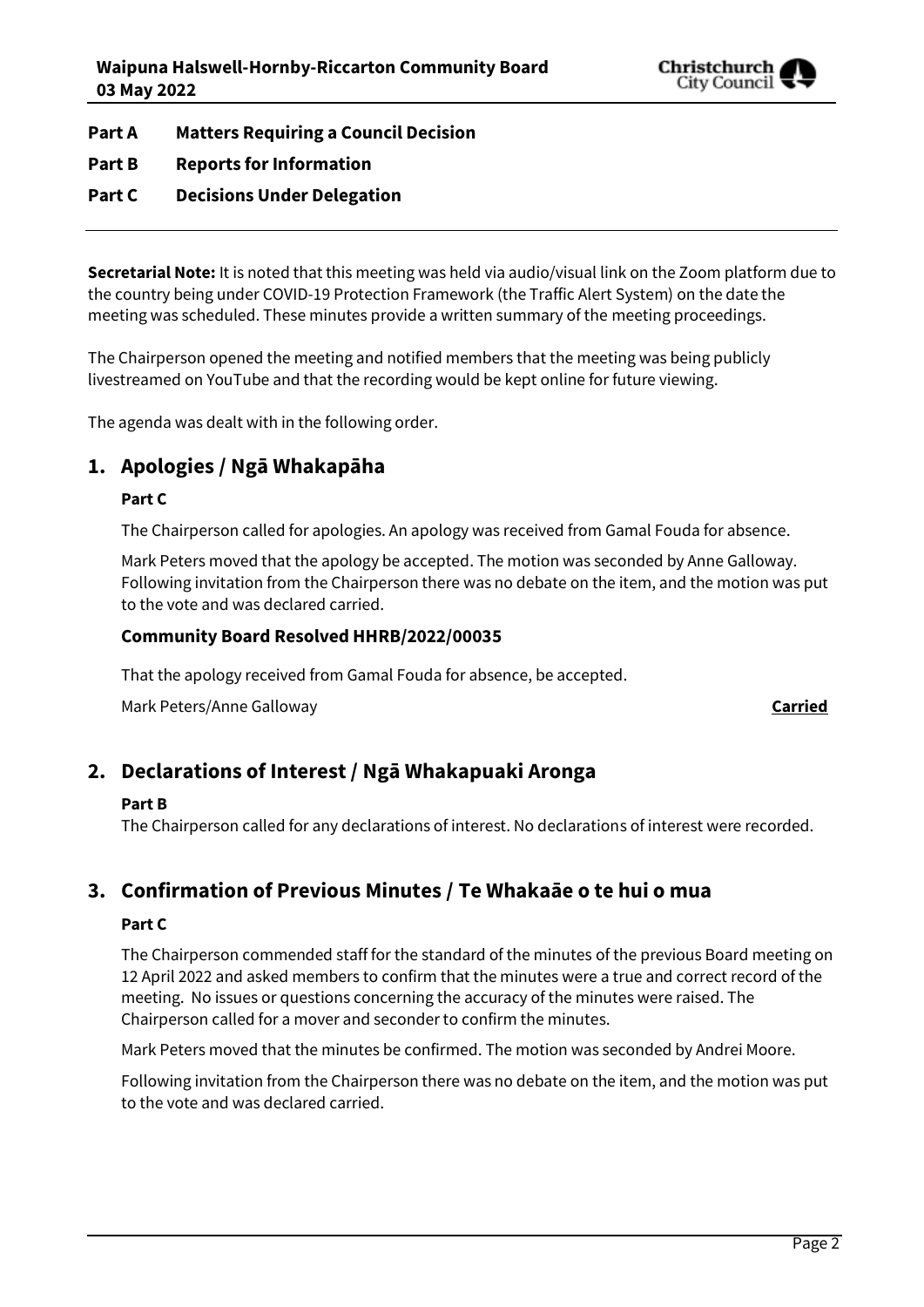

#### **Community Board Resolved HHRB/2022/00036**

That the minutes of the Waipuna Halswell-Hornby-Riccarton Community Board meeting held on Tuesday, 12 April 2022 be confirmed.

Mark Peters/Andrei Moore **Carried**

## **4. Public Forum / Te Huinga Whānui**

## **Part B**

There were no public forum presentations.

## **5. Deputations by Appointment / Ngā Huinga Whakaritenga**

## **Part B**

There were no deputations by appointment.

## **6. Presentation of Petitions / Ngā Pākikitanga**

#### **Part B**

There was no presentation of petitions.

## **7. Correspondence**

## **Board Consideration**

It was advised that there has been long standing local concern regarding parking on Totara Street including the effect on visibility of residents accessing and exiting driveways. Members consider that The Board believe this is a matter that should be investigated promptly.

The Chairperson called for a mover and seconder. Helen Broughton moved the officer's recommendations. The motion was seconded by Jimmy Chen.

Following invitation from the Chairperson there was no further debate on the item, and the motion was put to the vote and was declared carried.

## **Officer Recommendations Ngā Tūtohu**

That the Waipuna Halswell-Hornby-Riccarton Community Board:

- 1. Receives the correspondence from Adrienne Shaw and Alan McDowell, local residents, in relation to parking issues on Totora Street, Fendalton.
- $2.$ Receives the correspondence from David and Christine Saunders, local residents, in relation to parking issues on Totora Street, Fendalton.
- $\overline{3}$ . Refers the correspondence to staff with a request to investigate parking issues on Totara Street and provide advice to the Board on possible measures to address these including the imposition of parking restrictions.

## **Community Board Resolved HHRB/2022/00037**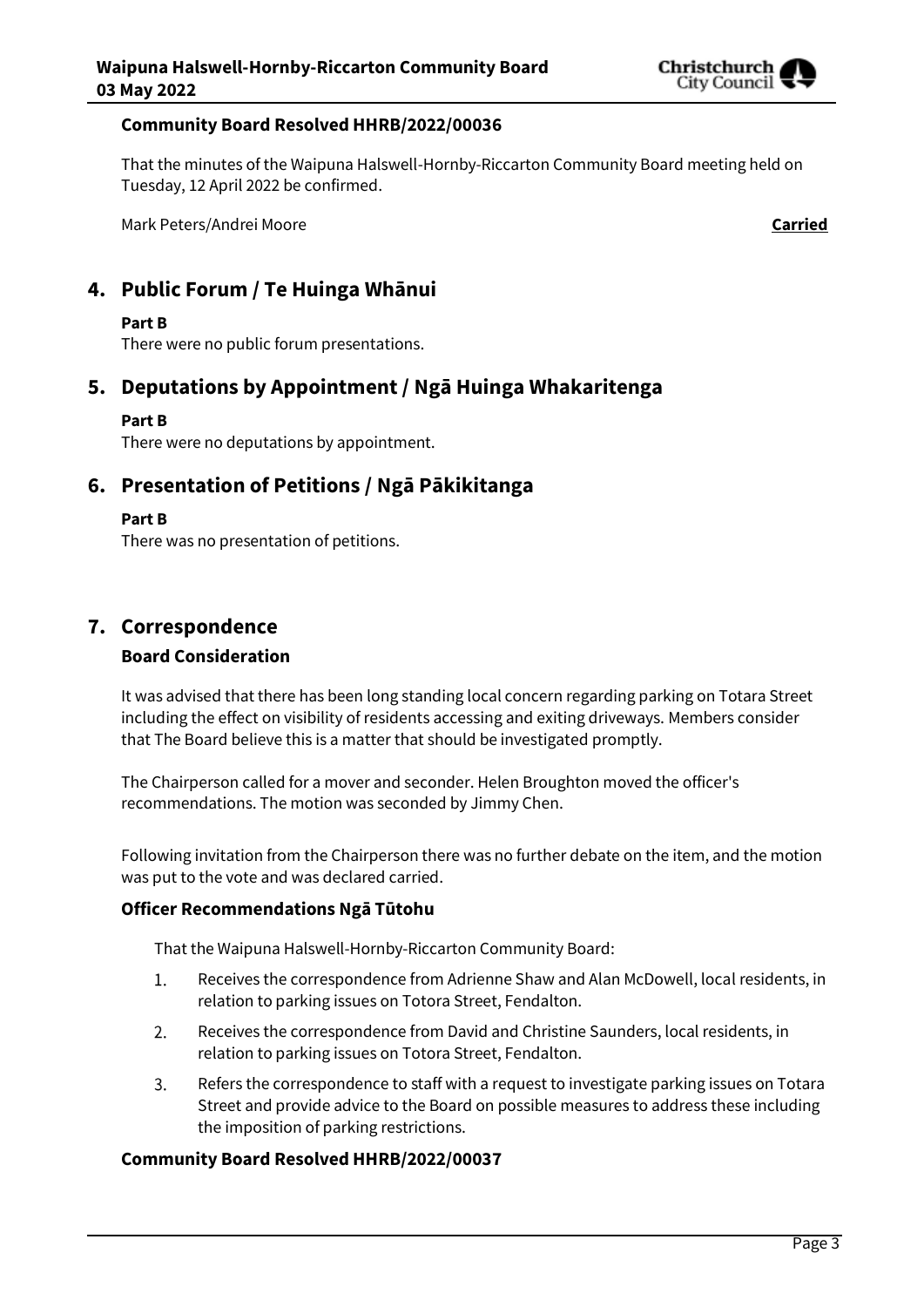

## **Part C**

That the Waipuna Halswell-Hornby-Riccarton Community Board:

- 1. Receives the correspondence from Adrienne Shaw and Alan McDowell, local residents, in relation to parking issues on Totara Street, Riccarton.
- $2.$ Receives the correspondence from David and Christine Saunders, local residents, in relation to parking issues on Totara Street, Riccarton.
- 3. Refers the correspondence to staff with a request to promptly investigate parking issues on Totara Street and provide advice to the Board on possible measures to address these including the imposition of parking restrictions.

Helen Broughton/Jimmy Chen **Carried**

## **8. Hearings Panel Report - Halswell Domain Miniature Railway & Pond - New Lease**

## **Board Consideration**

The Chairperson of the Hearings Panel introduced the report.

The Senior Planner Open Space was in attendance and spoke to the report and answered questions. It was clarified that concern regarding possible excessive tooting of the horn on the model engine was raised during consultation and was a topic of discussion at the hearing. This feedback was taken into account and was addressed by a recommended condition that tooting of the horn on the model engine be used for safety reasons only as there are instances where the track crosses walkways.

Following a question from a member, staff noted a timeframe for the project could not be confirmed at this stage.

Members acknowledged the hearings panel and staff for their work on this project, particularly the consultation process which garnered a high level of feedback and noted that the activity is enjoyed by many people throughout the city.

It was noted the Canterbury Society of Model Experimental Engineering plans to replant the area and incorporate a cycle parking facility.

The Chairperson called for a mover and seconder. Debbie Mora moved the officer's recommendations. The motion was seconded by Andrei Moore.

Following invitation from the Chairperson there was no further debate on the item, and the motion was put to the vote and was declared carried.

## **Community Board Resolved HHRB/2022/00038 (Original Officer Recommendations accepted without change)**

## **Part C**

That the Waipuna Halswell-Hornby-Riccarton Community Board: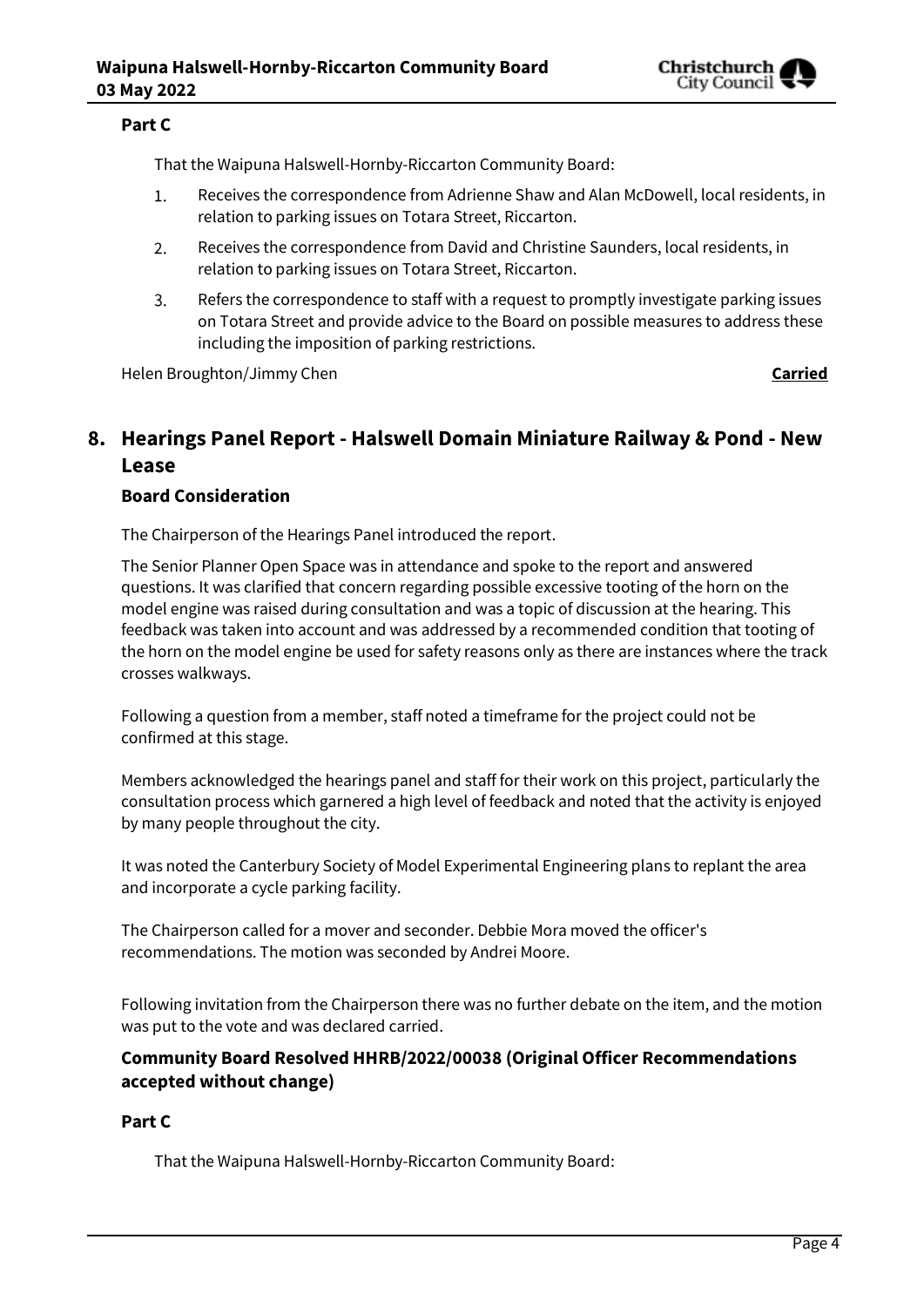- Receives and considers the information in the report, the submissions, and all other 1. relevant information received on the proposed new ground lease to Canterbury Society of Model Experimental Engineering for an extension to the existing lease area.
- $2.$ Subject to approval of the new lease, approves the surrender of the existing lease and licence plus variations for part of Halswell Domain (refer legal description below), Recreation Reserve under the Reserves Act 1977.
- $\overline{3}$ . Approves the granting of a ground lease pursuant to section 54 of the Reserves Act 1977 over approximately 8904m2, being part of Halswell Domain (RS40337, CB646/79, Sec 2 SO494103, RT740889, Lot 81774, CB47B/42, Recreation Reserve as shown in Attachment A to the hearings Panel report), for a period of 33 years in 3 terms of 11 years, at an annual rental set in accordance with the Council's Sports Lease Charges Policy.
- Authorises the Property Consultancy Manager to conclude and administer the terms of  $4.$ the new lease.
- Supports the submitters who have requested the relocation of native plantings to the 35 5. square metre planting area close by to the new loop.
- Approves the new lease, subject to the understanding that "tooting" of the horn on the 6. model engine will be for safety purposes only.
- 7. Requests the Council's Transport Unit to survey the demand for additional cycle parking in the Reserve as soon as possible.
- 8. Notes that the Canterbury Society of Model Experimental Engineering do not plan any more extensions to the lease area.

Debbie Mora/Andrei Moore **Carried**

## **9. Halswell Quarry Songpa Gu Garden**

## **Board Consideration**

The Board acknowledged the public forum presentation presented on behalf of the Christchurch Songpa-gu Sister City Committee, at its 12 April 2022 Meeting and is looking forward to attending the unveiling ceremony of the pavilion.

The Chairperson called for a mover and seconder. Jimmy Chen moved the officer's recommendations. The motion was seconded by Catherine Chu.

Following invitation from the Chairperson there was no debate on the item, and the motion was put to the vote and was declared carried.

## **Community Board Resolved HHRB/2022/00039 (Original Officer Recommendations accepted without change)**

## **Part C**

That the Waipuna Halswell-Hornby-Riccarton Community Board:

- 1. Approves the landscape plan for Songpa-gu Garden in Halswell Quarry Park (shown in Attachment A to the report on the meeting agenda).
- 2. Approves the location and construction of a Korean pavilion in the Songpa-gu Garden.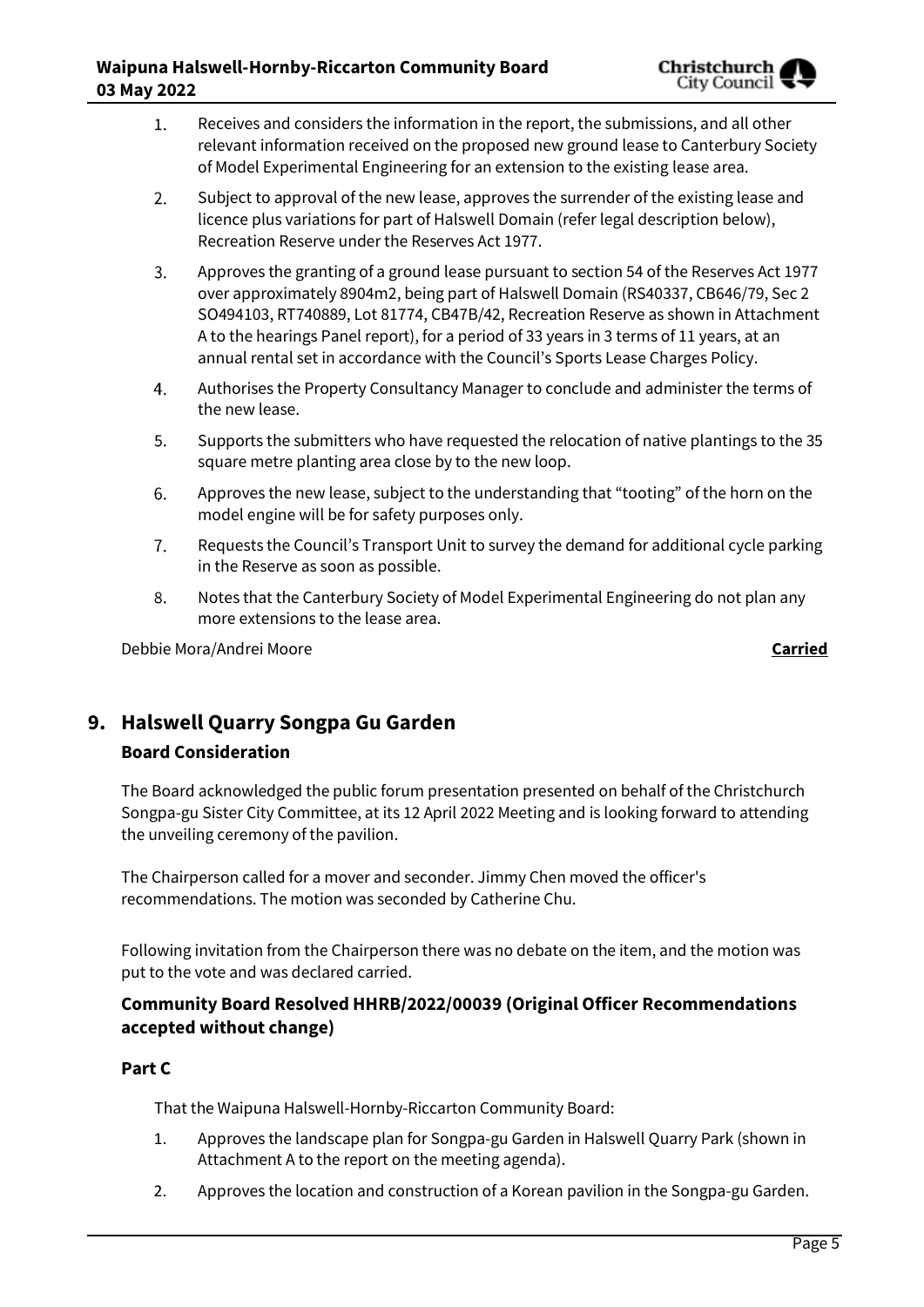

- 3. Approves the upgrade of the pyeong sang bench.
- 4. Notes that all necessary consents are to be obtained by the Songpa-gu Sister Committee.

Jimmy Chen/Catherine Chu **Carried**

## **10. Proposed Road Names - 316 Kennedys Bush Road**

## **Board Consideration**

It was noted that the subdivision developer's preferred road name, the surname of the previous property owner, was not recommended due to the extent of his connection with the property and the area being of a relatively short timeframe only and therefor the name was not considered to be in conformity with the road naming policy.

The Chairperson called for a mover and seconder. Debbie Mora moved the officer's recommendations. The motion was seconded by Catherine Chu.

Following invitation from the Chairperson there was no debate on the item, and the motion was put to the vote and was declared carried.

## **Community Board Resolved HHRB/2022/00040 (Original Officer Recommendation accepted without change)**

#### **Part C**

That the Waipuna Halswell-Hornby-Riccarton Community Board:

- 1. Approves the following new road name for 316 Kennedys Bush Road (RMA/2021/893).
	- Road 1 Kahiwi Place a.

Debbie Mora/Catherine Chu **Carried**

## **11.Orion Easement South Express Cycleway**

#### **Board Consideration**

The Chairperson acknowledged the detailed report provided and called for a mover and seconder. Mark Peters moved the officer's recommendations. The motion was seconded by Jimmy Chen.

Following invitation from the Chairperson there was no debate on the item, and the motion was put to the vote and was declared carried.

## **Community Board Resolved HHRB/2022/00041 (Original Officer Recommendations accepted without change)**

#### **Part C**

That the Waipuna Halswell-Hornby-Riccarton Community Board:

1. Subject to the consent of the Minister of Conservation, approves under Section 48 of the Reserves Act 1977, the granting of electricity easements in gross in favour of Orion New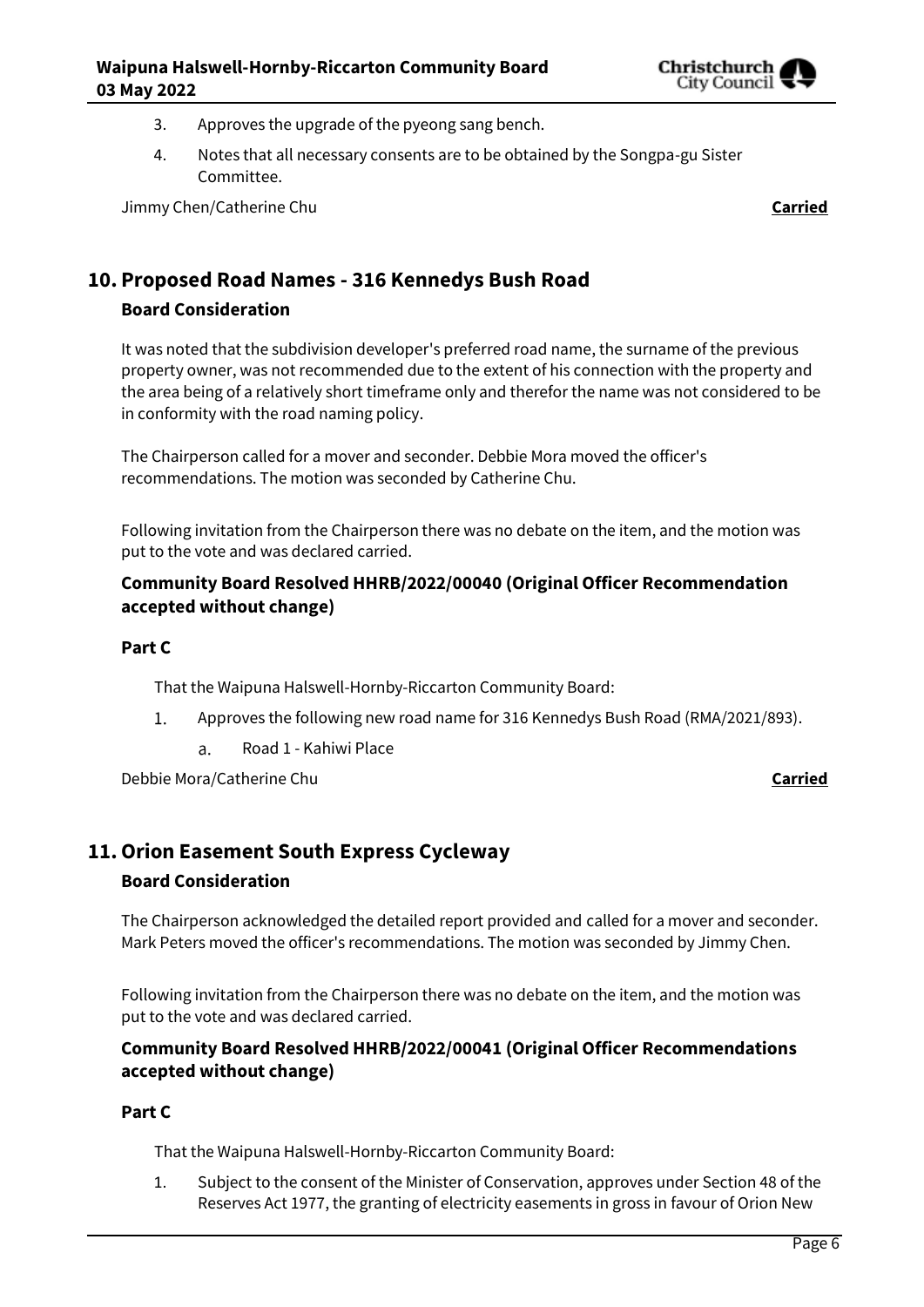Zealand Limited, to convey electricity as defined in Attachment A to the staff report on the meeting agenda, over the followings Lots (applicable to reserves only):

- a. Lot 819 on Deposited Plan 530544 and comprised in Record of Title 863198 (Administered under Reserve Act 1977 by virtue of a Gazette Notice 537402.1); and
- b. Lot 820 Deposited Plan 530544 and comprised in Record of Title 863199 (Administered under Reserve Act 1977 by virtue of a Gazette Notice 537402.1); and
- c. Lot 32 on Deposited Plan 48537 and comprised in Record of Title CB29F/239 (Reserve- Recreation Reserve); and
- d. Lot 3 on Deposited Plan 52329 and comprised in Record of Title CB30K/1166 (Reserve-Recreation Reserve); and
- e. Lot 3 on Deposited Plan 301568 and comprised in Record of Title 6502 (Reserve-Local Purpose (Public Utility) Reserve); and
- f. Lot 801 on Deposited Plan 530544 and comprised in Record of Title 863183 (Reserve- Local Purpose (Utility) Reserve; and
- g. Lot 18 on Deposited Plan 441238 and comprised in Record of Title 549155 (Reserve- Local Purpose (Recreation) Reserve; and
- h. Lot 12 on Deposited Plan 1941 and comprised in Record of Title CB20A/575 (Reserve- Local Purpose (Drainage) Reserve)
- 2. Notes that the Manager Property Consultancy has approved under delegation for Lot 821 on Deposited Plan 530544 and comprised in Record of Title 863200 (Fee simple); and
- 3. Notes that the Manager Property Consultancy endorses the staff application obtaining approval from the Halswell-Hornby-Riccarton Community Board of the lots subject to the Reserves Act 1977 affected by the Orion easements.
- 4. Recommends that the Chief Executive, using the Council's delegated authority from the Minister of Conservation, consents to grant the easement proposed in 1 above.
- 5. Authorises the Manager Property Consultancy, should the easement be granted with the consent of the Minister of Conservation, to finalise documentation to implement the easement.

Mark Peters/Jimmy Chen **Carried**

## **12. Waipuna Halswell-Hornby-Riccarton 2021/22 Discretionary Response Fund Applications - Avonhead Playcentre, Halswell Hall Incorporated, Chinese Joyful Club and Hornby Good Companions Club Board Consideration**

Following a question from a member, the Community Development Advisor in attendance clarified the amount requested in the Chinese Joyful Club funding application was not recommended due to its current organisational status as an informal group.

The Chairperson called for a mover and seconder. Jimmy Chen moved the officer's recommendations. The motion was seconded by Mark Peters.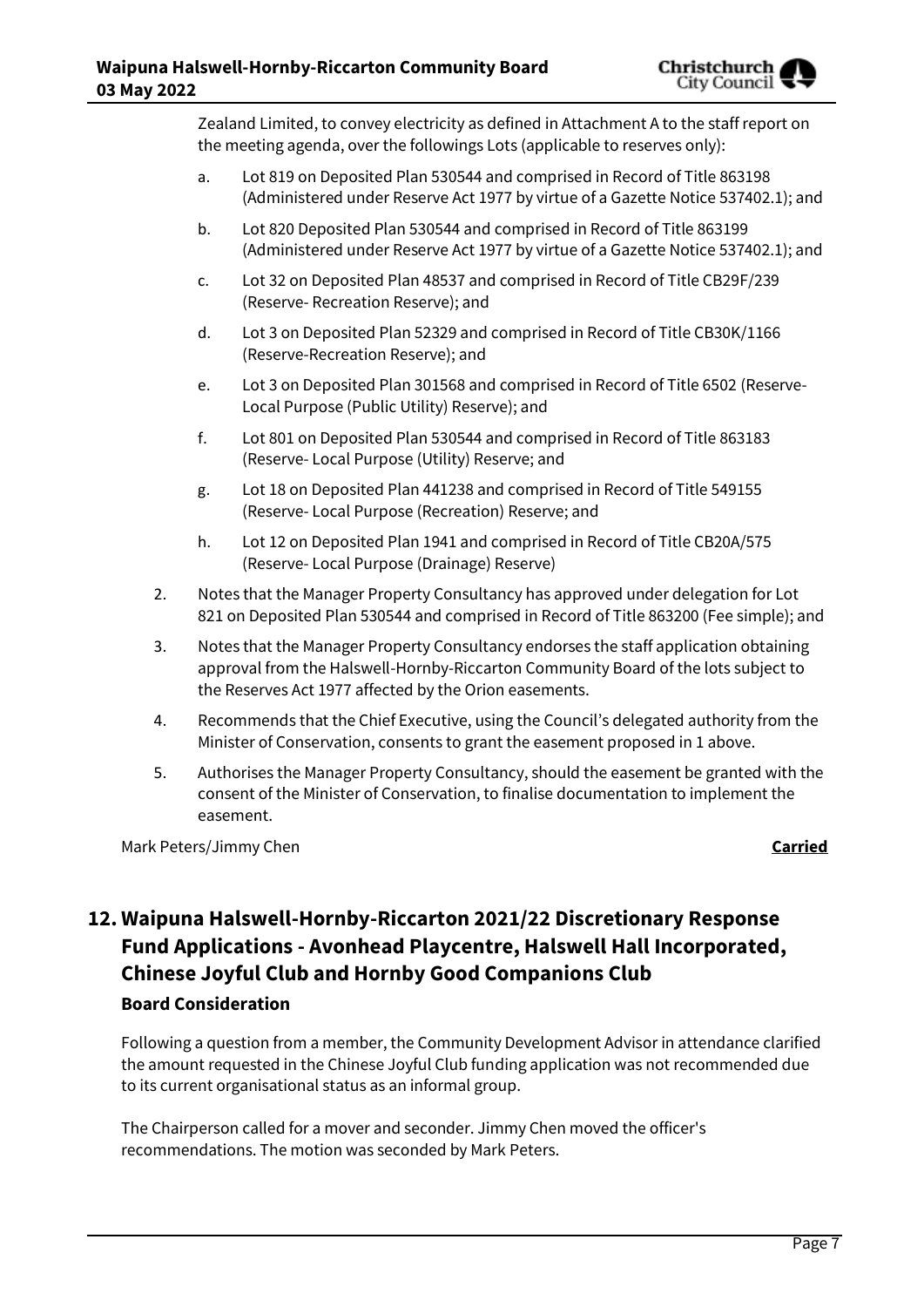

Following invitation from the Chairperson there was no further debate on the item, and the motion was put to the vote and was declared carried.

## **Community Board Resolved HHRB/2022/00042 (Original Officer Recommendations accepted without change)**

## **Part C**

That the Waipuna Halswell-Hornby-Riccarton Community Board:

- $1.$ Approves a grant of \$2,896 from its 2021/22 Discretionary Response Fund to Avonhead Playcentre towards the upgrade of resources and equipment.
- $2.$ Approves a grant of \$2,054 from its 2021/22 Discretionary Response Fund to Halswell Hall Incorporated towards the Replacement of the DVS ducting.
- $3.$ Approves a grant of \$2,000 from its 2021/22 Discretionary Response Fund to Chinese Joyful Club towards the Senior Group Programme.
- $4.$ Approves a grant of \$1,000 from its 2021/22 Discretionary Response Fund to the Hornby Good Companions Club towards the Bus Trips project.

Jimmy Chen/Mark Peters **Carried**

## **13. Elected Members' Information Exchange**

#### **Part B**

Board members exchanged information on the following:

- The recent Greater Hornby Residents' Association meeting discussed the following topics:
	- Council staff are working to address concerns of the property owners adjacent to the Branston Street bund regarding containers that are to be moved and landscaping undertaken.
	- Concern regarding residential intensification proposals and how they affect Hornby.
	- Resource consent for the Hornby Menzshed on Wycola Park is still awaited.
	- Hornby Toy Library was vandalised ANZAC weekend.
	- Railway line/traffic island beautification in the vicinity of Carmen and Shands Roads, is being looked at.
	- Waterloo and Gilberthorpes Roads intersection report is still awaited.
	- Antisocial road use in Hornby is causing concern.
	- Staff advice on the location for the replacement of trees removed from Buchanans Road due to the construction of the South Express Cycleway is awaited.
	- Denton Park trees need trimming and pruning.
	- Trees on the Eastern and Western border of Branston Park are blocking sunlight and residents are seeking that the trees be trimmed.
	- A Council arborist has visited Oakhampton Reserve and assisted with the removal of a fallen cabbage tree. It was noted that an assessment needs to be undertaken regarding the health and appropriateness of other cabbage trees at the reserve. Residents have also made customer service requests regarding overgrown vegetation on the perimeter of Oakhampton Reserve.
- The recent Templeton Residents' Association meeting discussed the following topics
	- Templeton School Board is working with Council staff on safety planning, particularly regarding school pick up and drop off on Kirk Road.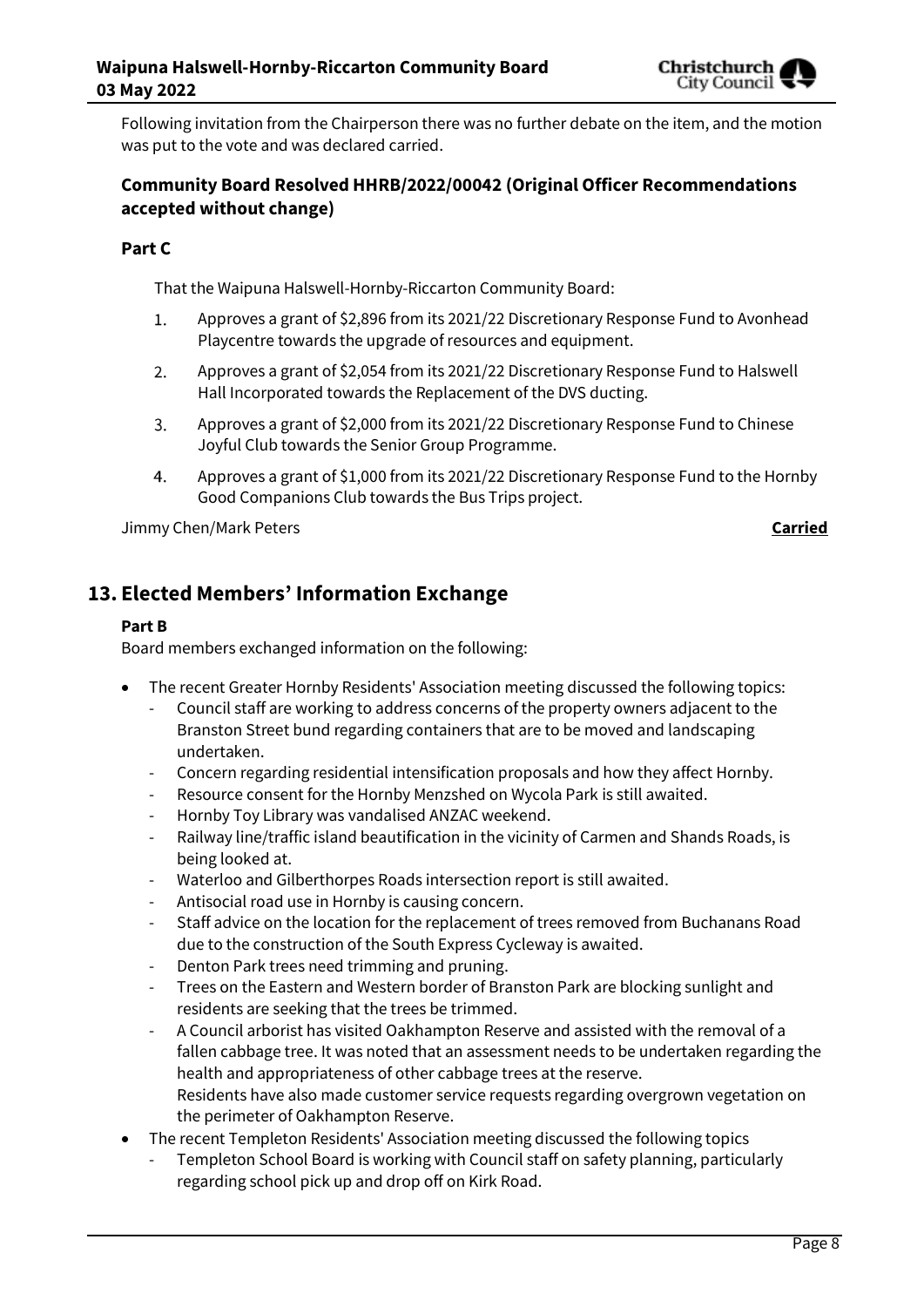## **Waipuna Halswell-Hornby-Riccarton Community Board 03 May 2022**



- There is interest in the location of any possible site for the Christchurch Organics Processing Plant, currently located in Bromley.
- Council is currently provided online information sessions on residential intensification proposals that are currently being consulted on.
- A Community Board Briefing is scheduled regarding investigations into community travel for Halswell School, and opportunities for accessibility and safety improvements.
- The piano in the Singlemen's Quarters, Halswell Quarry Park appears to be in need of replacement.
- Waka Kotahi New Zealand Transport Agency has been contacted regarding the possibility of a meeting about disputed directional signage on Halswell Junction Road.
- Community Board representatives will present at the Council Draft Annual Plan 2022-23 meeting on 4 May 2022 and a number of hearing meetings will be held until 14 May 2022.
- The opening of the Hornby Centre is delayed due to the inclusion of the hydrotherapy pool in the project and delays in the supply chain and it is now scheduled for completion September 2023.
- Halswell Junction Road extension proposals are being progressed but scheduled delivery in June 2023 could be delayed.
- Construction of the South Express Major Cycleway is progressing.
- Halswell Residents' Association meeting reported a survey of residents regarding intersections in Halswell has been undertaken with many responses received.
- A letter box drop is scheduled to notify residents of a community meeting regarding engagement related to Ngā Puna Wai and the new Netsal Facility.
- The benefits of livestreaming Board briefings was discussed. The Board agreed that it wishes to continue to hold Community Board briefings online.
- It was noted there is local concern regarding intensification proposals in the vicinity of local shopping areas on Riccarton Road, at Westfield Riccarton and Bush Inn Centre.
- There was discussion about the process for traffic safety improvements on Richmond Avenue.
- The Hornby, Riccarton, Halswell and Templeton ANZAC Services were attended by Board representatives and wreaths on behalf of the Board were laid. The services held were of a high quality. Noise from passing traffic was an issue at the Hornby ANZAC service.

## **13.1 Templeton Pool**

The Board noted local interest in the future use of the Templeton Pool following the opening of the Hornby Centre in 2023 and agreed to seek staff advice on any proposals for the future of the pool.

## **Part B**

That the Waipuna Halswell-Hornby-Riccarton Community Board:

1. Requests that staff provide advice on plans regarding the operation of the Templeton Pool after 2023 when the Hornby Centre and attached hydrotherapy pool is scheduled to open.

## **13.2 Waka Kotahi New Zealand Transport Agency Meeting**

The Board noted local interest in Halswell regarding Halswell Road improvements. The Board agreed it would be advantageous to meet with Waka Kotahi New Zealand Transport Agency representatives to discuss Halswell Road, the proposed upgrade and plans for a footpath, the intersection with Aidanfield Drive and any proposals for the entrance to the